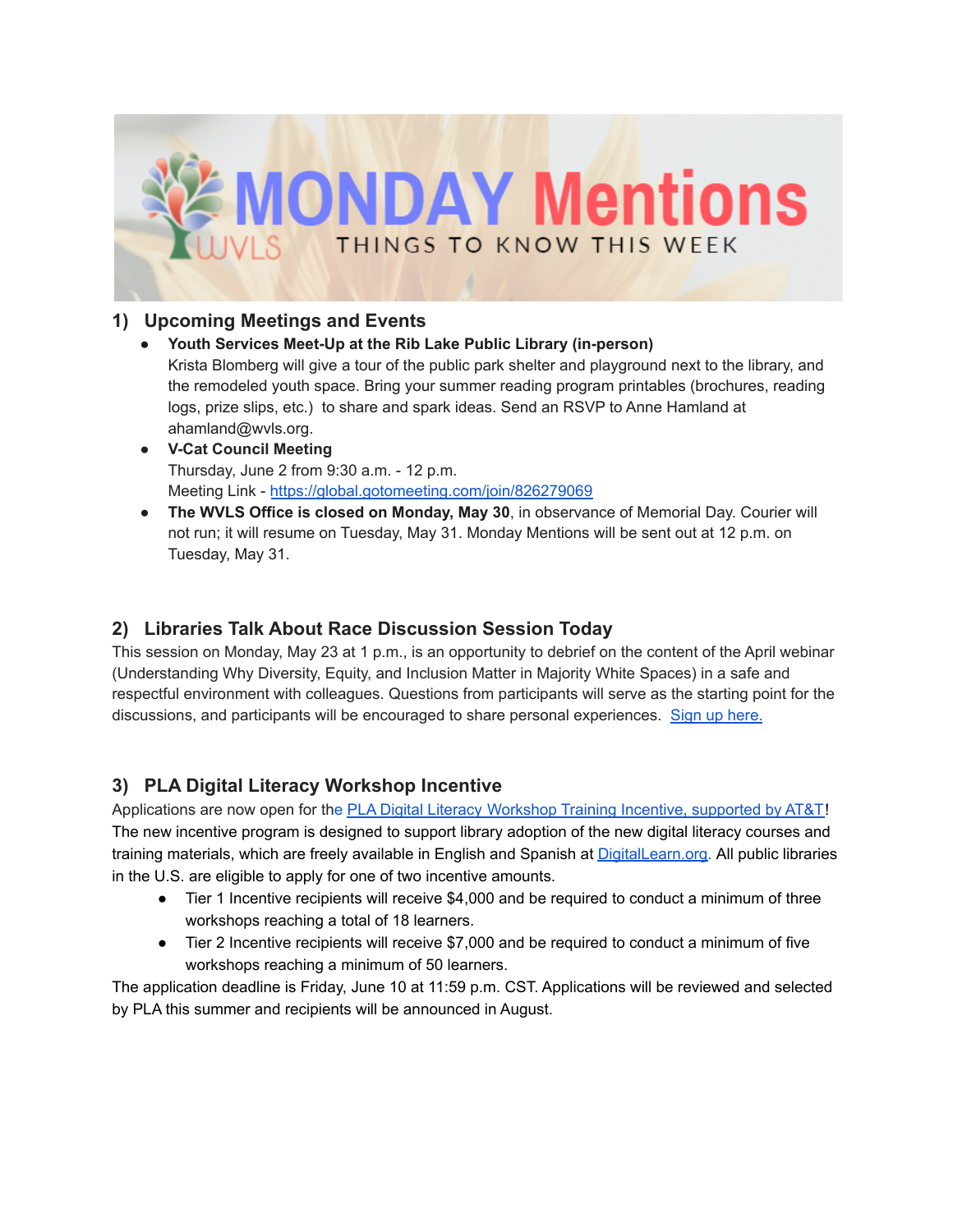# **4) Play Make Learn Conference Registration Open**

The Play Make Learn [Conference](https://web.cvent.com/event/f0d9395e-fb6a-427c-9fb1-bf2b72d48d5d/summary) is back in person this year and registration is now open. Play Make Learn happens on the UW-Madison campus and is scheduled for August 8-9.

The Play Make Learn Conference promotes high-quality learning opportunities for educators, researchers, developers, designers, foundation leaders, policy makers, museum and library professionals, and school leaders who are dedicated to promoting making, gaming, and playful learning. Scholarships are available. [Read](https://dpi.wi.gov/wilibrariesforeveryone/play-make-learn-registration-open) more on the Wisconsin Libraries For Everyone blog.

# **5) Upcoming Webinars**

- Dealing with Change: Using [Mindfulness](https://pciwebinars.com/event/dealing-with-change-using-mindfulness-to-respond-in-difficult-situations/) to Respond in Difficult Situations 1 p.m. on Wednesday, May 25
- [Indigenous](https://sdcoe.k12oms.org/900-215459) Voices: Authentic Children's Literature in the Library & Classroom 4 p.m. on Tuesday, May 24 and Wednesday, May 25
- Unleashing the Power of Recognition & Appreciation in [Organizations](https://hrdqu.com/the-gratitude-effect-webinar/) 1 p.m. on Wednesday, May 25
- You Got the Grant Now What?: A Recipe For Grant Writing [Success,](https://us02web.zoom.us/webinar/register/WN_9Xs0Hg9uT5OdQvIM9_dlNw) Part 2 1 p.m. on Wednesday, May 25
- [Sustainability](https://us06web.zoom.us/webinar/register/WN_KDbCkRXnRhmBLnYtqghLGw?timezone_id=America%2FChicago) as Disaster Preparation 12 p.m. on Tuesday, May 31

### **6) Reminders**

- WVLS staff strive each week to **make Monday Mentions** helpful and worthwhile. [Feedback](https://forms.gle/xHyNKCsK2r5C8vxh8) via this survey is [appreciated.](https://forms.gle/xHyNKCsK2r5C8vxh8)
- Librarians looking for an opportunity to advocate for Wisconsin libraries at a statewide level are **encouraged to apply to be on COLAND,** the Council of Library and Network Development. Three openings are available in July. Two are professional member openings (for people currently working in libraries) and the third is for a public member.The Council meets every other month at host libraries and school districts throughout the state. Appointments to COLAND are for three years.

WVLS colleagues are encouraged to contact either Kris Adams Wendt ([kawendt@wvls.org](mailto:kawendt@wvls.org)) or Josh Klingbeil (cio@wyls.org) for more information or assistance with completing the application. Go to [this](https://dpi.wi.gov/coland) site for more information about COLAND. [Applications](https://evers.wi.gov/Pages/Application_Process.aspx) can be found here. (Choose "Application" under Boards & Commissions)

- **Next Ryan Dowd Trainings: Mental Illness** Mental Illness: Basic Introduction to Mental Illness Thursday, May 26; 1 - 2:30 p.m.
	- Basic overview of the major mental health conditions